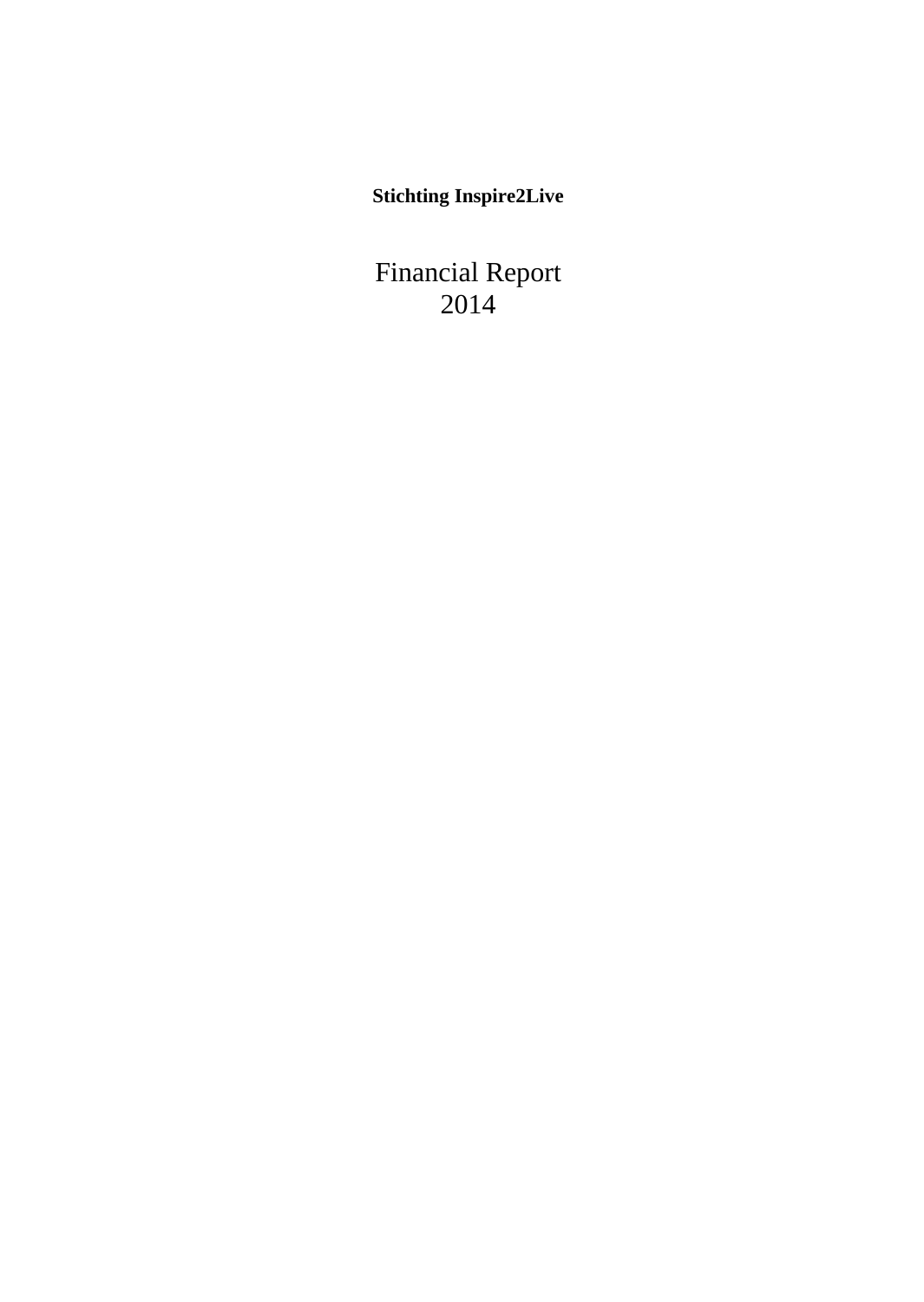# **Contents**

| Board report                                        |   |
|-----------------------------------------------------|---|
| Financial statements                                | 6 |
| Balance sheet as at 31 December 2014                | 6 |
| Statement of income and expenses for the year ended |   |
| 31 December 2014                                    |   |
| Notes to the financial statements for the year 2014 | 8 |
|                                                     |   |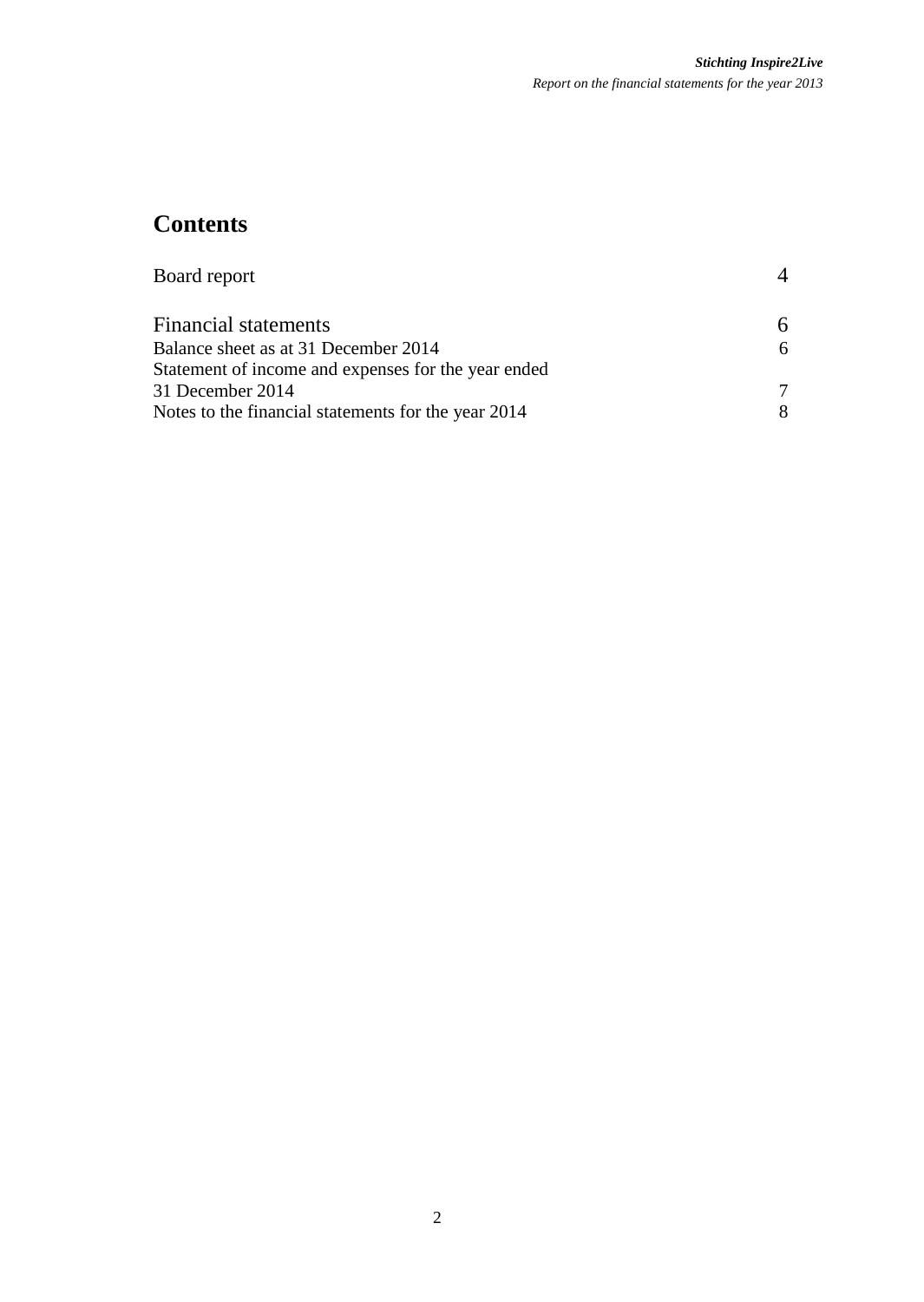# **Annual statements**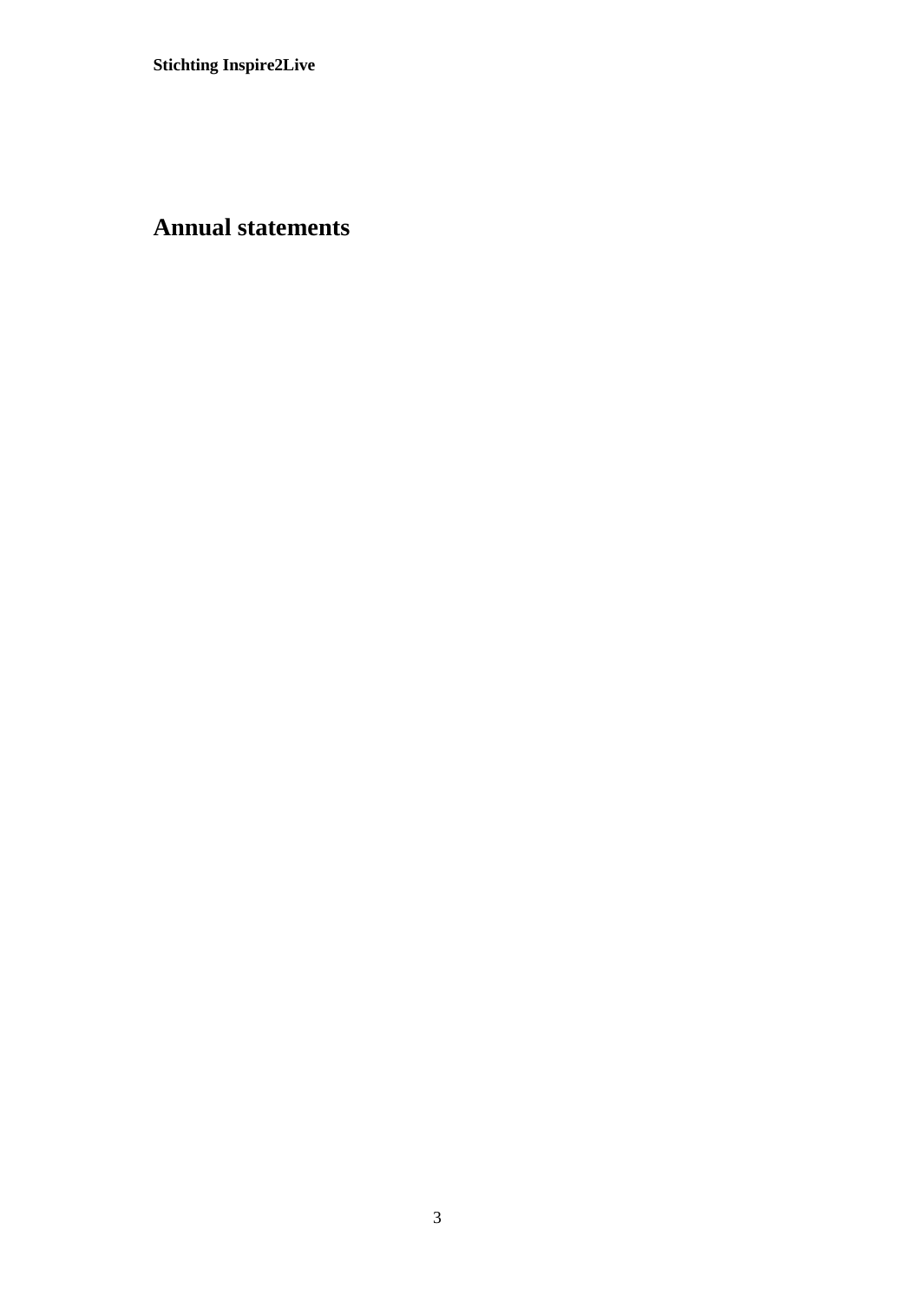## **Board report**

This board report contains information about the financial year 2014. For Inspire2Live, the year 2014 was the year of rediscovery and reinventing ourselves after a very turbulent year in 2013.

After investigations on the projects and finance a settlement was agreed on 25 February 2014 between Inspire2Live and the Dutch Cancer Society in which was concluded that the projects of Inspire2Live are of high quality, innovative and the result of the work of Inspire2Live. The Dutch Cancer Society promised to adopt and continue the projects and she immediately did so. The investigators where happy with the proposed arrangement. The trial of Jose Baselga was terminated for the moment because the necessary changes were not made by him at the time of the review. Baselga can send in a new proposal as he wishes to do so.

Moreover, an investigation by an independent auditor made clear that the financial reporting of Inspire2Live was reliable and no irregularities were found. This counts for the organization as well as for the people that were involved in the Inspire2Live activities.

June  $5<sup>th</sup>$  a new Inspire2Live board was installed and September  $2<sup>nd</sup>$  two additional members joined the board. At the end of 2014 it became clear that the new board did not feel comfortable with the global vision of Inspire2Live. In good faith the board resigned and asked (Erik) Coen van Veenendaal and Peter Kapitein as founding fathers to design and implement a new Governance structure for Inspire2Live. This will be implemented in 2015.

#### **Activities in 2014**

We set up a Network Discovery for Interventional Oncology. We brought together Intervention Oncologists/Radiologists from the USA, France, Germany, Italy and the Netherlands in Amsterdam.

Furthermore, we started to establish a Discovery Network for Immunology. We will focus on new and innovative aspects of Immunology.

Moreover, we secured the studies that have been set up in the Discovery Network Targeted Medicine, which have led to a nice article in Cell in which Inspire2Live is mentioned as the party that has brought the group of scientists and clinicians together and making it become possible.

We organized a theme Congress on Pancreatic cancer, with as result the Pancreas Patient Platform Netherlands. Inspire2Live initiated this and asked the Lisa Waller Hayes Foundation to host this PPPN.

We initiated a Patients Information Platform for better, specific and more patient friendly treatments. This is part of our concept of the Best Cancer Care.

We also initiated a letter along with other patient organizations to the Minister of Health, Edith Schippers, about Compassionate use of new drugs, and we initiated a letter to ZINL about Operating without Incision. The treatment Radio Embolization was requested to be included in the basic health insurance policy.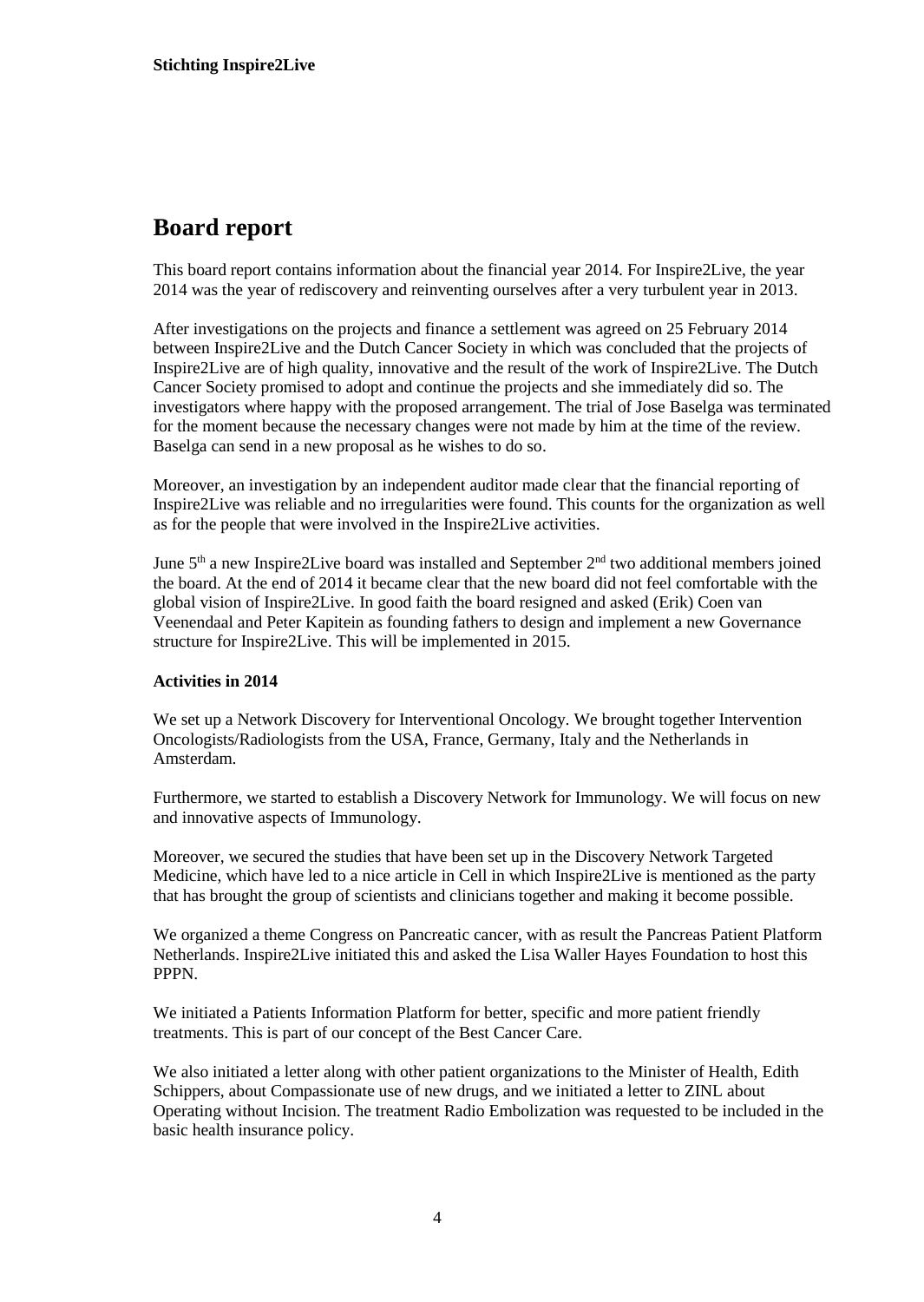#### **Finally**

Inspire2Live is now a member of EPEMED, European Personalized Medicine.

#### **In memoriam**

Inspire2Live lost patient advocate Vincent ter Morsche. Vincent died May 21, after fighting colon cancer for two year. We will miss his enthusiasm and his beautiful way of analysing problems at high speed. We will miss his gorgeous humour. Many thanks for being with us Vincent.

Amsterdam, April 2, 2015,

Peter Kapitein, President of Inspire2Live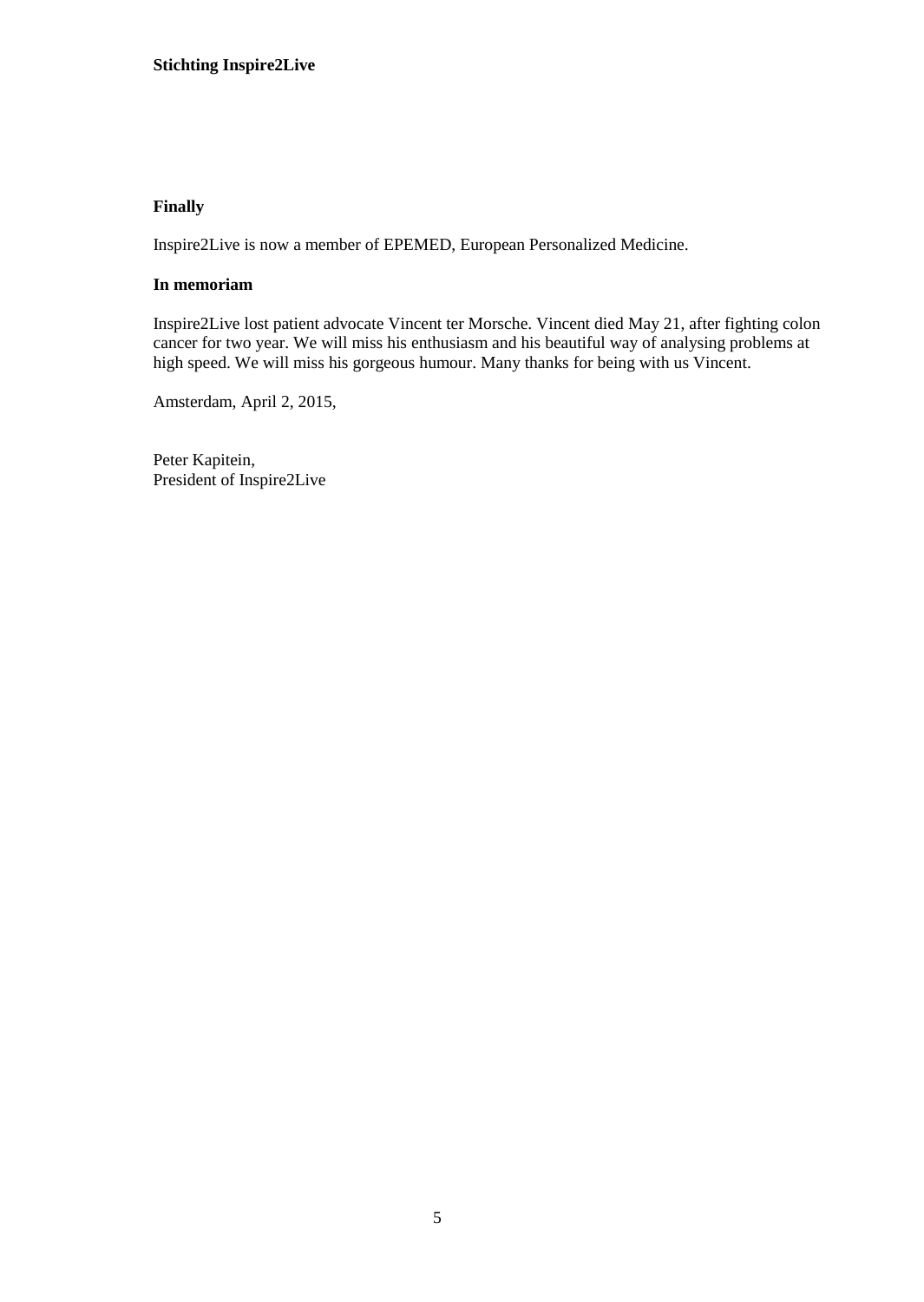# **Balance sheet as at 31 December 2014**

|                             |                | 2014       | 2013       |
|-----------------------------|----------------|------------|------------|
|                             |                | <b>EUR</b> | <b>EUR</b> |
| <b>Current assets</b>       |                |            |            |
| Receivables                 | 1              | 12,383     | 1,123      |
| Cash and cash equivalents   | 2              | 153,451    | 380,608    |
| <b>Total current assets</b> |                | 165,834    | 381,731    |
|                             |                | 165,834    | 381,731    |
| <b>Foundation's equity</b>  | 3              | 165,141    | 152,069    |
| <b>Current liabilities</b>  | $\overline{4}$ | 693        | 229,662    |
|                             |                | 165,834    | 381,731    |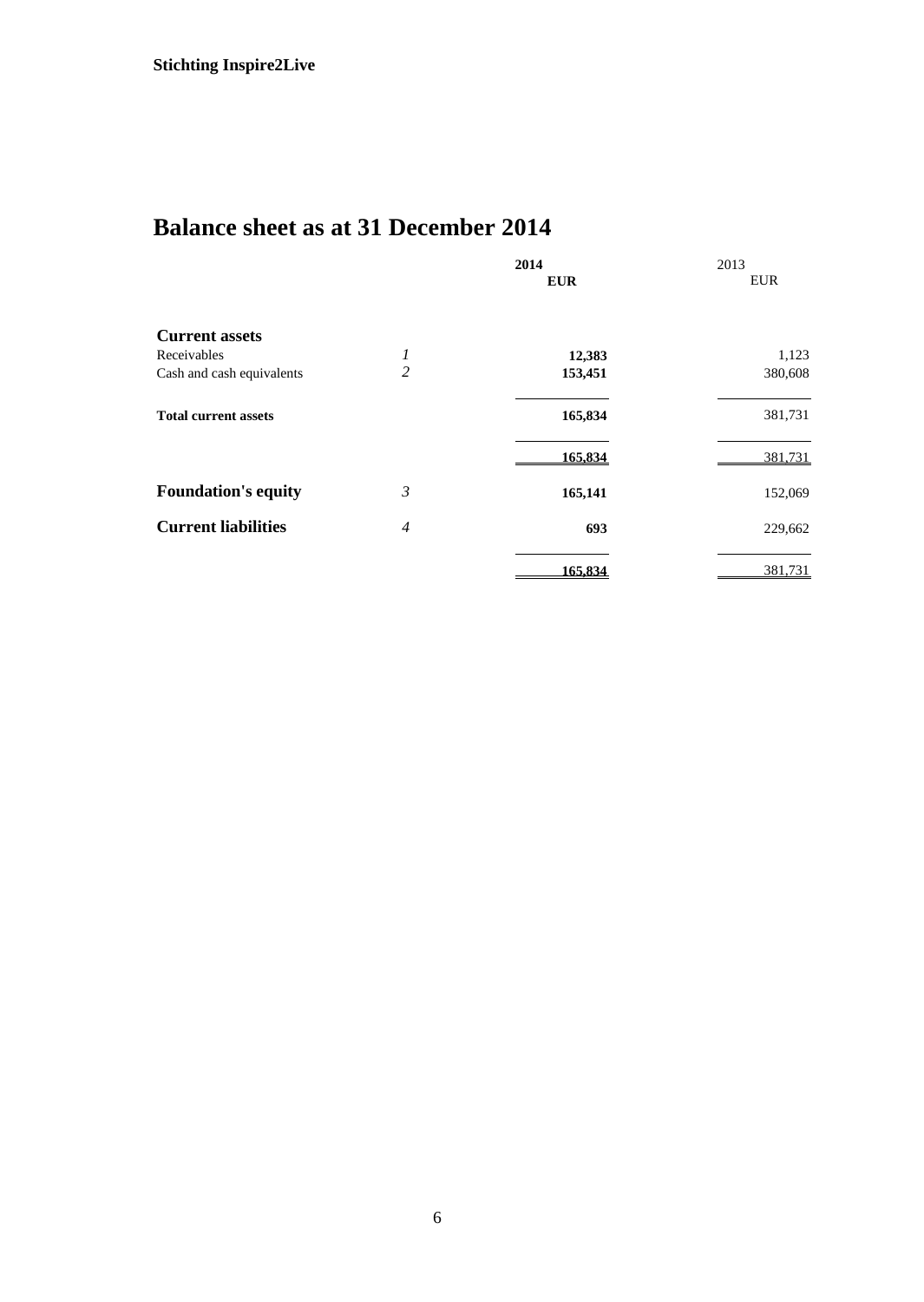# **Statement of income and expenses for the year ended 31 December 2014**

|                         |   | 2014       |            |            | 2013       |
|-------------------------|---|------------|------------|------------|------------|
|                         |   | <b>EUR</b> | <b>EUR</b> | <b>EUR</b> | <b>EUR</b> |
| Income                  | 5 |            | 5,021      |            | 560,102    |
| Operating costs         | 6 | $-6,362$   |            | 433,333    |            |
|                         |   |            | $-6,362$   |            | 433,333    |
| <b>Operating result</b> |   |            | 11,383     |            | 126,769    |
| Earned interest         |   |            | 1,689      |            | 6,573      |
| Net result              |   |            | 13.072     |            | 133,342    |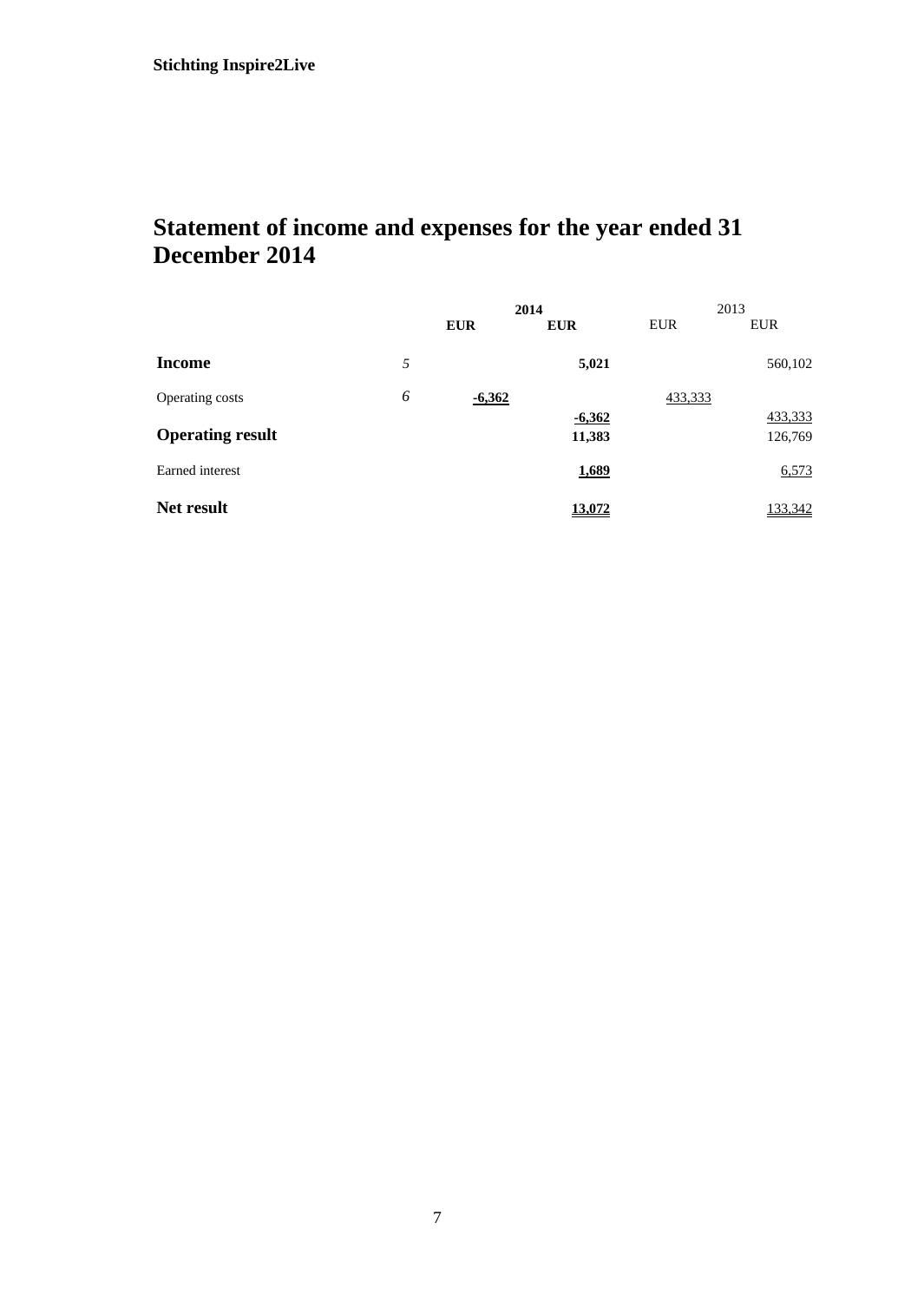## **Notes to the financial statements for the year 2014**

## **General**

### **Applied standards**

The financial statements were prepared in accordance with the provisions of Part 9, Book 2, of the Netherlands Civil Code and the guidelines included in "Richtlijn voor de Jaarverslaggeving 640, organisaties zonder winststreven" (non-profit organizations).

### **Activities**

The principal goals of Inspire2Live are:

- stimulation of organizations with the primary goal to raise funds for the benefit of cancer research by organizing events;
- \* the set-up of worldwide, sustainable medical research;
- \* to stimulate and support scientific cancer research under all conditions, to let people be able to live Good, Happy and Healthy with cancer;
- \* to act and present herself, both internally and externally, as a non-governmental organization, and to carry out her activities in such a way that she will always be independent from governmental institutes;
- \* to be a non-profit organization.

Inspire2Live wants to achieve these goals by facilitating and inspiring people to organize sport events and by setting up activities which directly or indirectly attribute to the realization of her goals, including secondary commercial and profit generating activities, consistent with relevant laws, of which the profits will be used completely for the realization of the goals.

## **Principles for the valuation of assets and liabilities and the determination of the results**

### **General**

If not stated otherwise, assets and liabilities are shown at nominal value.

An asset is disclosed in the balance sheet when it is probable that the expected future economic benefits that are attributable to the asset will flow to the entity and the cost of the asset can be reliably measured. A liability is disclosed in the balance sheet when it is expected to result in an outflow from the entity of resources embodying economic benefits and the amount of the obligation can be measured with sufficient reliability.

If a transaction results in a transfer of future economic benefits and or when all risks relating to assets or liabilities transfer to a third party, the asset or liability is no longer included in the balance sheet. Assets and liabilities are not included in the balance sheet if economic benefits are not probable or cannot be measured with sufficient reliability.

The income and expenses are accounted for in the period to which they relate.

The preparation of the financial statements requires the board to form opinions and to make estimates and assumptions that influence the application of principles and the reported values of assets and liabilities and of income and expenditure. The actual results may differ from these estimates. The estimates and the underlying assumptions are constantly assessed. Revisions of estimates are recognized in the period in which the estimate is revised and in future periods for which the revision has consequences.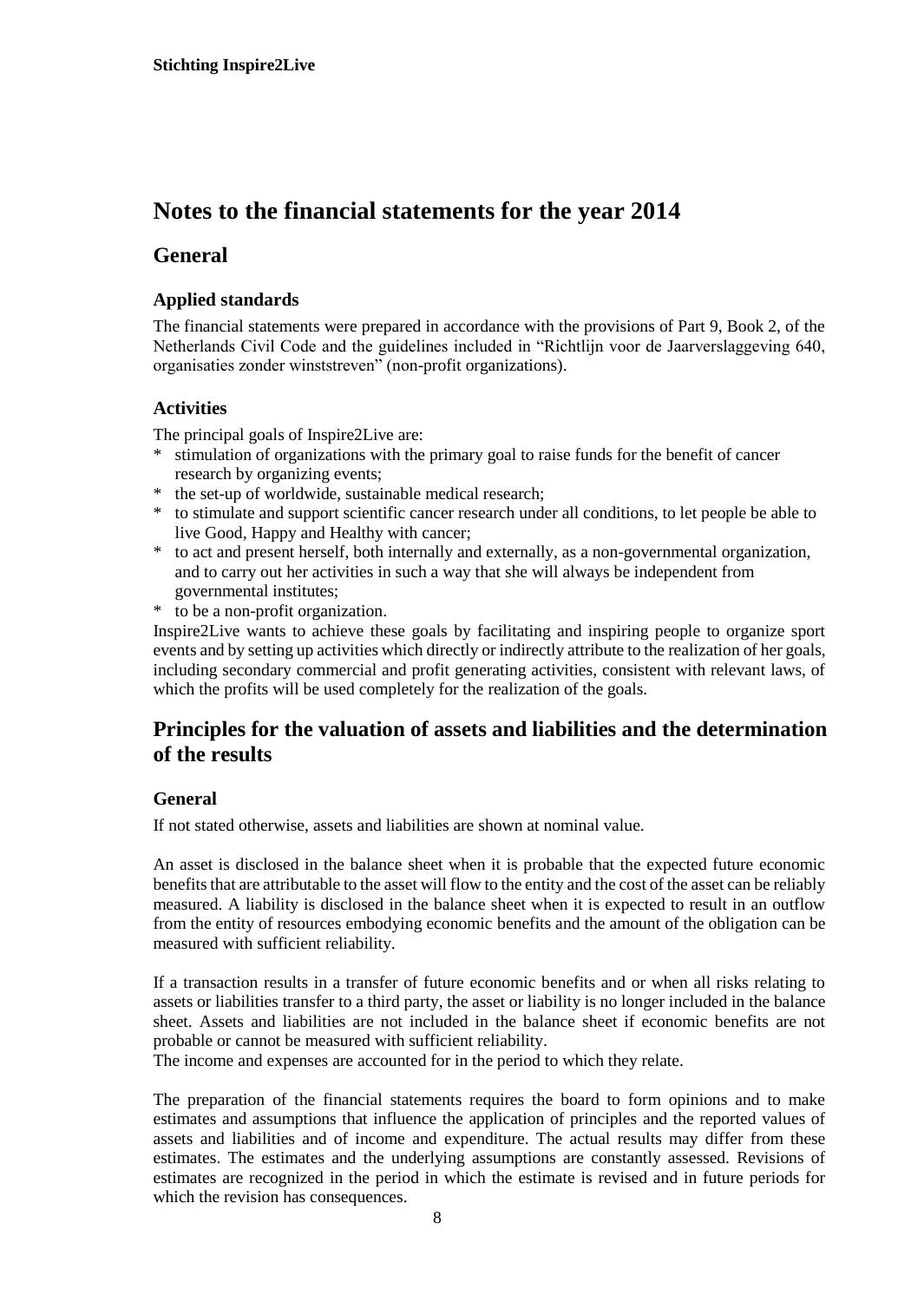### **Receivables**

Receivables are stated at nominal value less a provision for doubtful debts. Provisions are designated on the basis of individual assessment of recoverability of the receivable.

## **Result**

The result is calculated as the difference between income and all the costs attributable to it during the year under review. The costs are calculated with due regard for the applicable valuation principles stated previously.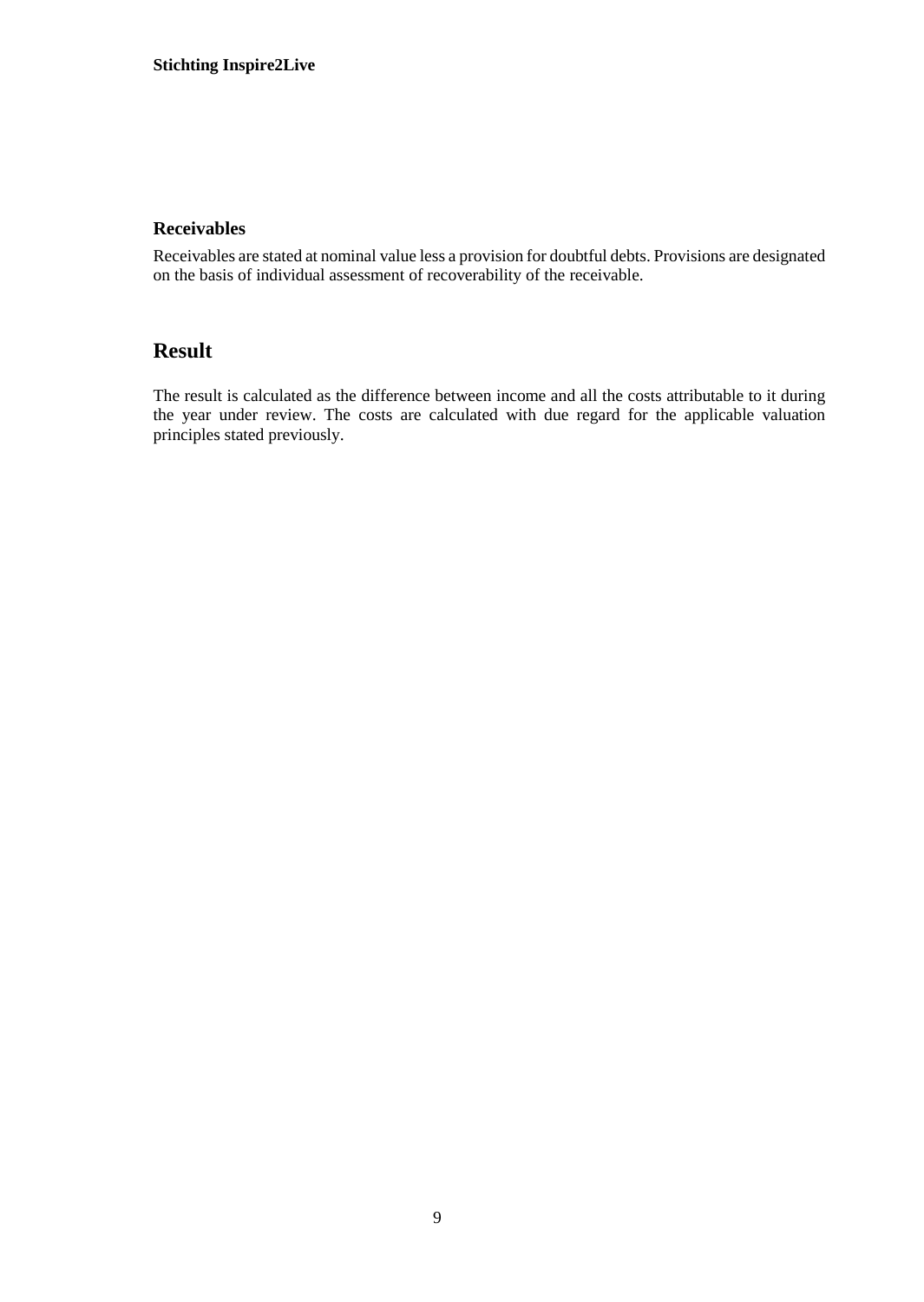## **Balance sheet as at 31 December 2014**

#### **Current assets**

### *1 Receivables*

|                                    | 2014<br><b>EUR</b> | 2013<br><b>EUR</b> |
|------------------------------------|--------------------|--------------------|
| Interest income                    | 336                | 1.069              |
| Prepayments Annual Congress 2015   | 4.297              |                    |
| Annual Congress 2013 to be settled | 6,598              |                    |
| Avicenna workshop                  | 800                |                    |
| Outstanding bank charges           | 352                | 54                 |
| 31 December                        | 12.383             | .123               |

## *2 Cash and cash equivalents*

|                          | 2014<br><b>EUR</b> | 2013<br><b>EUR</b> |
|--------------------------|--------------------|--------------------|
| Rabobank 1356.22.883     | 157                | 336                |
| Rabobank savings account | 153,294            | 380,272            |
| 31 December              | 153.451            | 380,608            |

## *3 Foundation's equity*

|                         | 2014       | 2013       |
|-------------------------|------------|------------|
|                         | <b>EUR</b> | <b>EUR</b> |
| Balance as at 1 January | 152,069    | 18,727     |
| Result for the year     | 13,072     | 133,342    |
| 31 December             | 165.141    | 152,069    |

## *4* **Current liabilities**

|                   | 2014       | 2013       |
|-------------------|------------|------------|
|                   | <b>EUR</b> | <b>EUR</b> |
| Prepayment KWF    | ۰          | 228,969    |
| Other liabilities | 693        | 693        |
| 31 December       | 693        | 229,662    |

## **Off-balance sheet assets and commitments**

Stichting Inspire2Live has no off balance sheet assets and commitments as at 31 December 2014.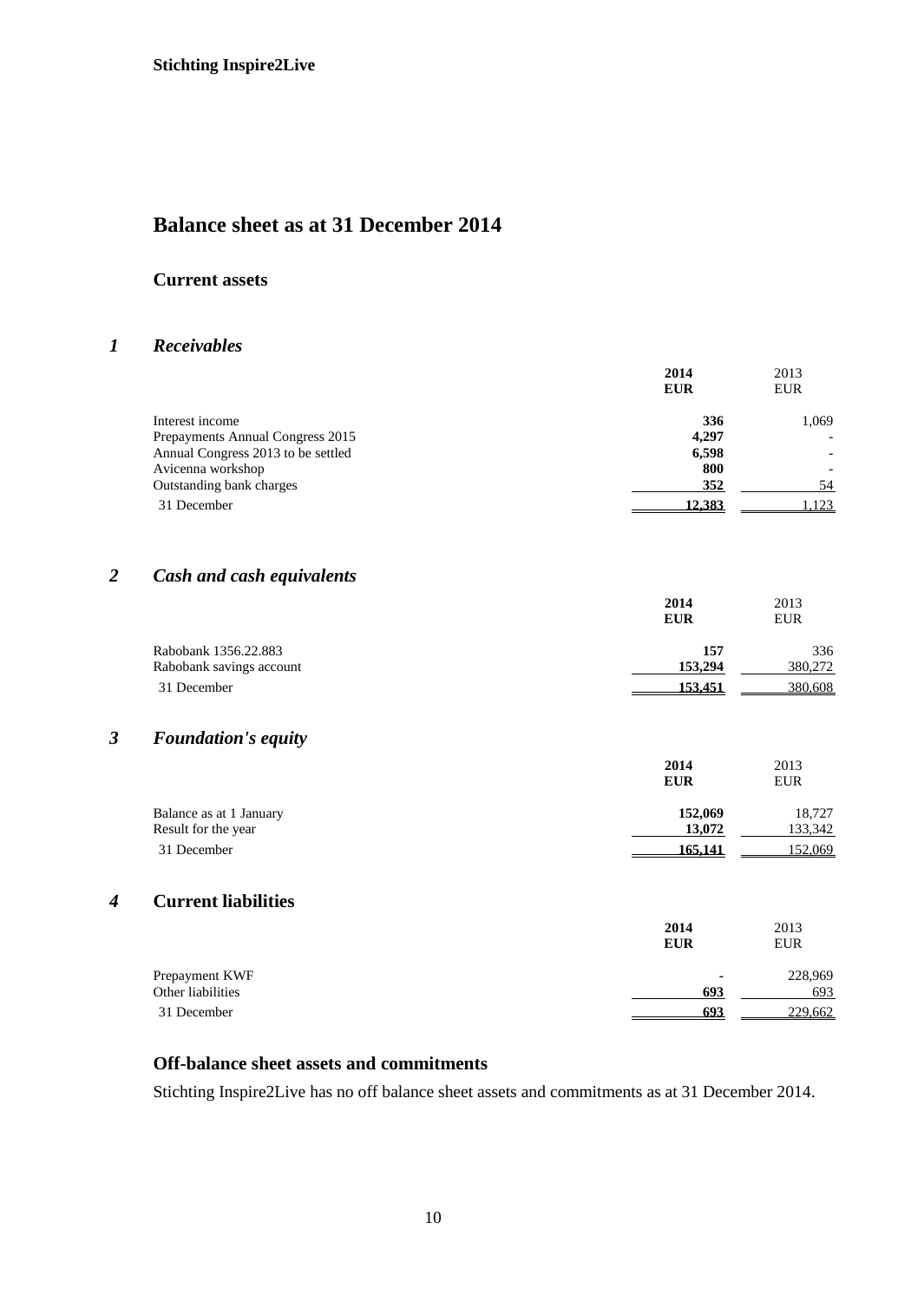## **Statement of income and expenses for the year ended 31 December 2014**

#### **5 Income**

|                        | 2014<br><b>EUR</b> | 2013<br><b>EUR</b> |
|------------------------|--------------------|--------------------|
| Subsidy granted by KWF |                    | 438,282            |
| Other income           | 5,021              | 120,000            |
| Other subsidy          |                    | 1,820              |
|                        | 5.021              | 560,102            |

### *Average number of employees*

During the 2014 financial year, the average number of employees, converted into full-time equivalents on the payroll of the foundation, amounted to nil persons (2013: nil persons).

The board of Stichting Inspire2Live does not receive any remuneration and is independent of any scientific or fund raising organization from which the foundation receives subsidy or other grants. De Nederlandsche Bank allows Peter Kapitein to work three days a week for the foundation.

### **5 Operating costs**

|                                | 2014<br><b>EUR</b> | 2013<br><b>EUR</b> |
|--------------------------------|--------------------|--------------------|
| General costs<br>Project costs | $-6,362$           | 239,986<br>193,347 |
|                                | $-6,362$           | 433,333            |
| <b>General</b> costs           |                    |                    |
|                                | 2014<br><b>EUR</b> | 2013<br><b>EUR</b> |
| Temporary staff                |                    | 193,902            |
| Other costs temporary staff    |                    | 10,765             |
| Conference costs               | $-6,598$           | 26,655             |
| Travel costs conferences       |                    | 1,579              |
| Hotel costs conferences        |                    | 861                |
| Various costs                  | 236                | 6,224              |
|                                | $-6,362$           | 239,986            |

Temporary staff costs 2013 include an amount of EUR 33,652 VAT.

Because of the level of activities in 2014, almost no costs were realized in 2014. In 2014, it appeared that the foundation was entitled to a refund of conference costs.